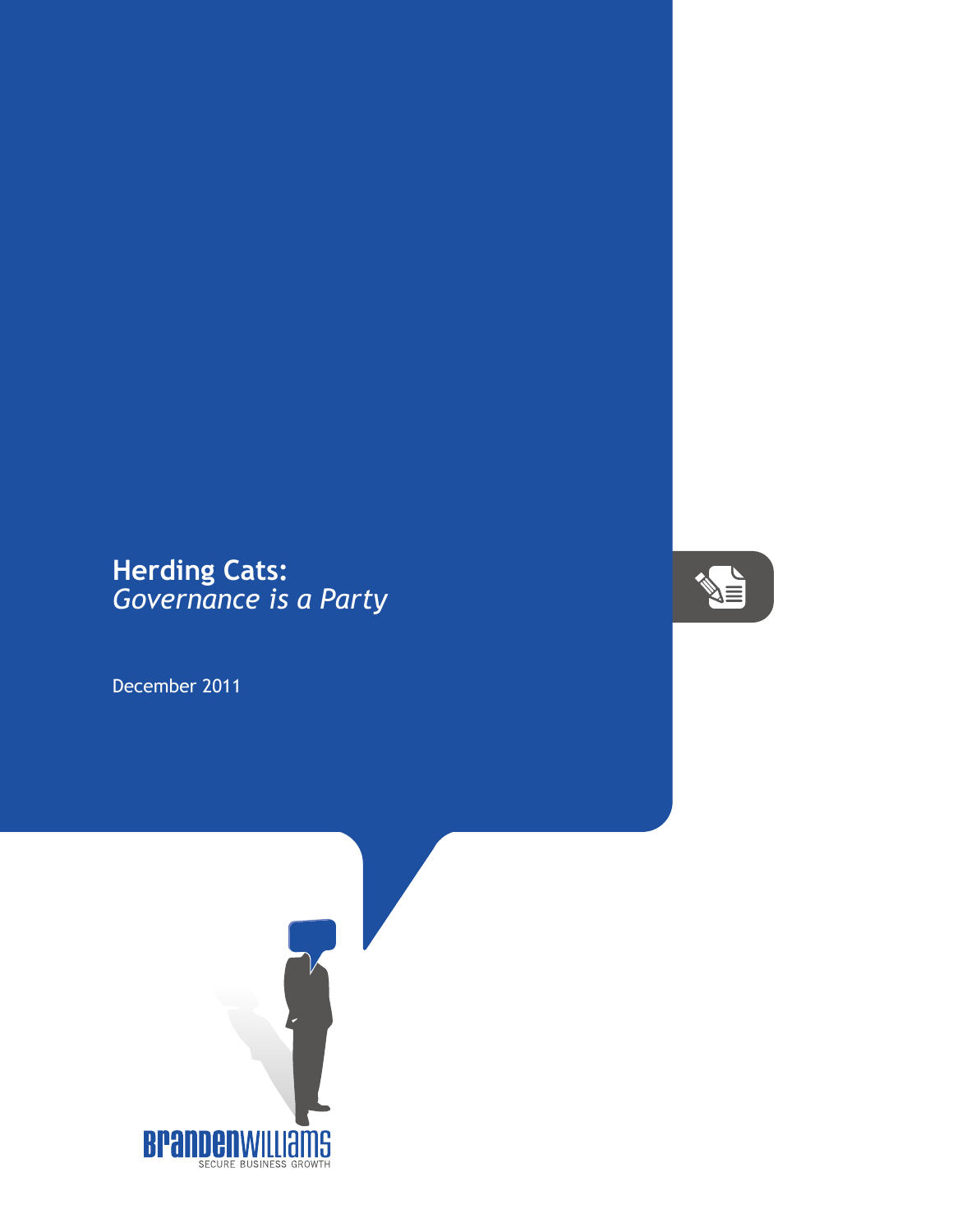I bet you are ready for a ho-hum piece on governance, aren't you? I mean, those governance guys… PARTY ANIMALS!

Governance, besides being a three syllable word that people yawn more than they speak, is one of those things that is not only critical to the success of your organization, but includes parts of your day to day job probably without you even thinking about it. Governance sometimes comes in the form of all those spreadsheets you maintain<sup>1</sup> for auditors. In the corporate world, it can come in the form of policies, standards, guidelines, and procedures. Those things aren't just designed to keep you in line as a lowly worker—they also can help promote efficiency, consistency, and overall quality of a product or service. Companies build governance programs to comply with laws, limit liability and insider fraud, and enable trust in partnerships throughout the supply chain.

But if virtually everyone has some reason to have a highly functional governance program at their company, why do we all roll our eyes when someone talks about building some flashy technology to show it off? Surely we wouldn't redirect budget from a GRC project to a flashy security tool that will help some aspects of our lives.

## Right?

I've been in the information security space for a long time now, and I've seen all manner of really awesome technologies be born, reborn, deployed well, deployed poorly, replaced, and shelved. For the most part, every one of these security tools has operated independent from the business side of the house. Sure, they may have been extremely cool, but they never had real traction with any business person in your company. Imagine trying to explain the merits of a Layer 7 firewall over a traditional Layer 4 one to George in Finance. I bet it probably went over better in your head than it would in real life.

One of the main reasons why governance has gained tremendous momentum over the last few years is the virtually uncontrolled explosion of laws and compliance regulations companies are now subject to as they collect and use information about their customers. Any company required to demonstrate compliance with any substantial amount of these laws is at an instant disadvantage if they are manually tracking events. Small partnerships may prefer a manual method over investing in a software package if their requirements are manageable without workflow management and automation software. Others may ignore it until they suffer a breach and then find someone to blame.

Governance has become so popular over the last five years that an entire industry has flourished, including with several acquisitions whereby small, innovative products and services are added to larger a company's offering. Once joined with larger enterprises, it allows the GRC (and sometimes security discussion) to be brought into the boardroom of large enterprises. Executives don't typically talk security, but they do understand controls.

Now imagine a situation where the business is driving an initiative like controls around electronic employee data. You might think that it sure looks like an information security project. I might call that a governance program, or some folks might call it GRC. Regardless, this is something being driven from the business side of the house, and we are well poised to assist. The tools typically used to track GRC programs today are pathetic. Spreadsheets and basic desktop databases have their purpose in business, but managing functional GRC

## **FOOTNOTES**

*1 Or update right before the auditor shows up, as it were.*



**2**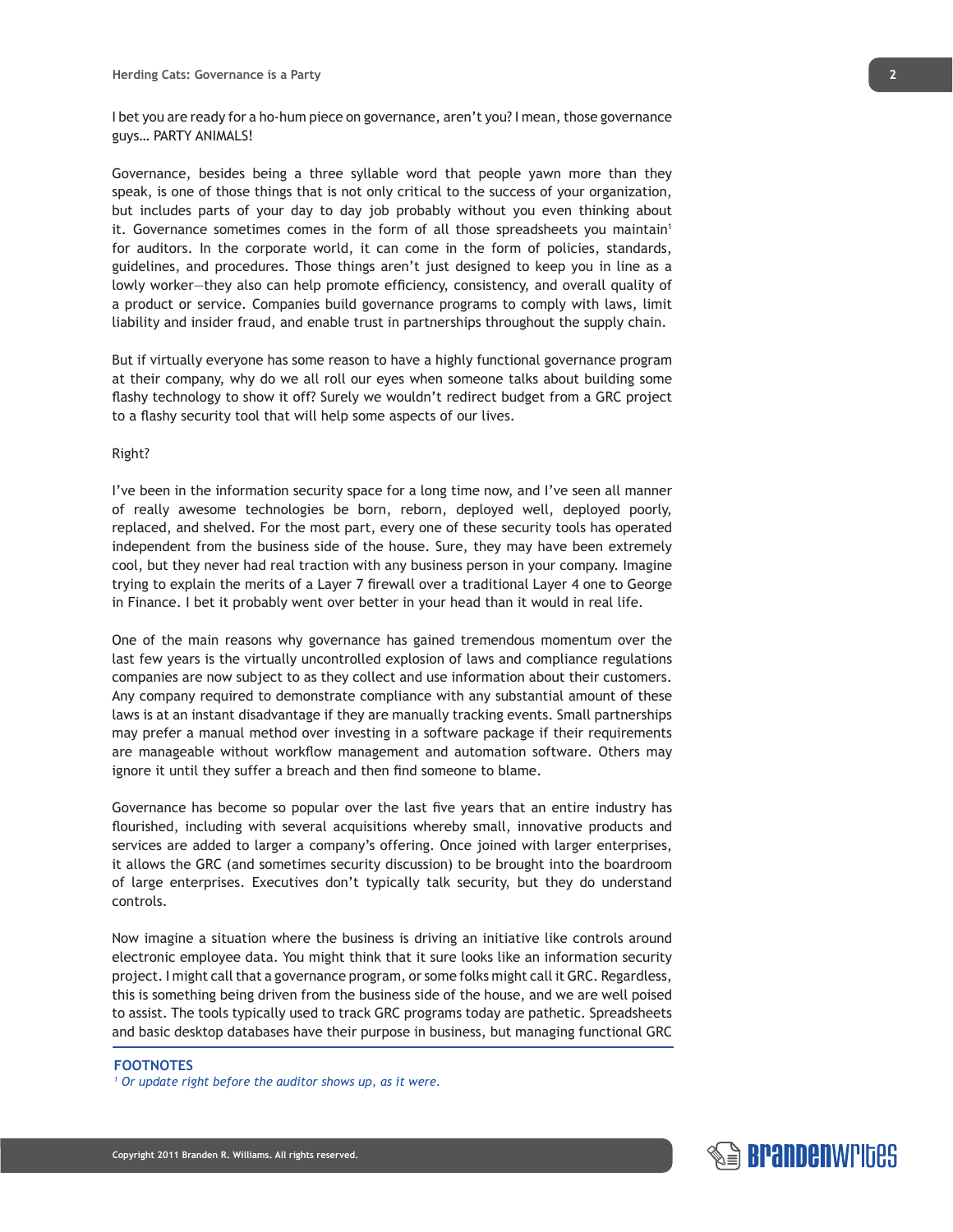programs isn't one of them. Unfortunately, this is probably the only tool the business folks have access to and can operate it in a manner that meets their perceived needs. Imagine trying to build a sleek and scalable firewall by coding exclusively in BASIC. I'm not saying you COULDN'T get it done<sup>2</sup> but you are going to have a much better time working with a more structured foundation.

The governance discussion is one of the few where a security person can walk into the office of a finance person and both can work together toward a common goal—building tools and processes to reduce the financial impact (by time and resources) external forces place on our operations. If you have been looking for a way to start building relationships into the business, here's an easy one.